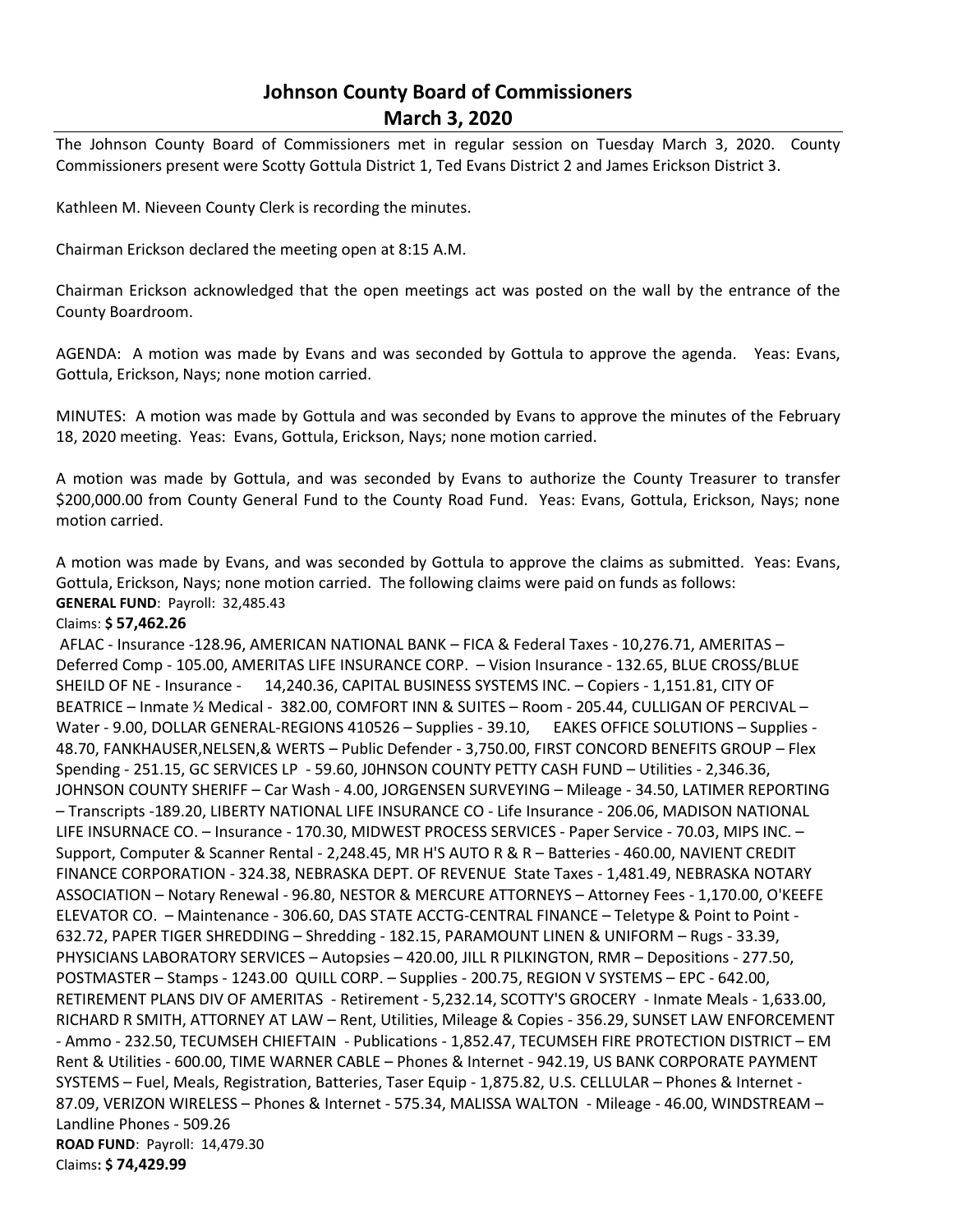AFLAC – Insurance - 30.16, AMERICAN NATIONAL BANK – FICA & Federal Taxes - 4,356.22, AMERITAS LIFE INSURANCE CORP. Vision Insurance - 31.92, BLUE CROSS/BLUE SHEILD OF NE – Insurance - 9,629.64, CARD SERVICES – Supplies - 54.41, FIRST CONCORD BENEFITS GROUP – Flex Spending - 65.00, G & G OIL – February Fuel - 11,770.57, GARCIA CHICOINE ENTERPRISES,INC – Guardrail - 3,032.22, JERRY'S DIESEL SERVICE – Parts & Labor - 5,930.71, J0HNSON COUNTY PETTY CASH FUND – Utilities -1,164.33, KERFORD LIMESTONE COMPANY - Rock - 1,565.91, M & M SUPPLY COMPANY – Tires/Repairs - 142.50, MARTIN MARIETTA MATERIALS – Rock - 32,400.33, NEBRASKA DEPT. OF REVENUE – State Taxes - 614.32, NEBRASKA PUBLIC POWER Utilities - 101.58, PARAMOUNT LINEN & UNIFORM – Rugs - 28.14, RETIREMENT PLANS DIV OF AMERITAS – Retirement - 2,321.29, SASSE TRUCKING, LLC – Hauling - 485.21, TECUMSEH CHIEFTAIN – Publications - 20.16, US BANK CORPORATE PAYMENT SYSTEMS – Postage, Renewal Safety Equipment - 419.34, U.S. CELLULAR – Internet - 78.64, VERIZON WIRELESS – Tablet - 40.01, WASHINGTON NATIONAL INS COMPANY – Insurance - 9.25, WINDSTREAM – Landline Phones - 138.13

## **COUNTY VISITORS IMPROVEMENT FUND:**

Claims: **\$1,231.87** JOHNSON COUNTY NE HISTORICAL SOC. – Lodging Tax - 1,231.87

### **RECORD PRESERVATION FUND:**

Claims**: \$1,357.33** MIPS INC. – Computer & ROD - 1,357.33 **INHERITANCE TAX FUND**: Claims \$18.64 U.S. CELLULAR – Internet **911 EMERGENCY MANAGEMENT** Claims: \$43.34 J0HNSON COUNTY PETTY CASH FUND – OPPD 911 Tower - 43.34

#### **AMBULANCE SERVICE FUND**:

Claims: **\$12,946.80** COMMUNITY INSURANCE GROUP INC – Liability Insurance - 2,351.00, ENERSPECT MEDICAL SOLUTIONS, LLC – Life Packs & Cuffs - 10,595.80

Matt Schaardt Highway Supt. Discussed with the board general information about roads, culverts, and bridges.

Amanda Burki EMA informed the board that they are working on the NRD Mitigation plan.

Brent Casinado AFLAC asked the board for permission to discuss AFLAC policies with county employees on county time. The board was not in favor of having him talk with the Employees on County time, but informed him that he could include information with their checks about the policies and meet with the employees after hours.

Karly Black discussed with the board the Extension Educator's responsibilities, and the new districts.

The board discussed the Johnson County Hospital Board appointments. The re-appointments of Richard Roesener and Randy Baucke were done at the February 18<sup>th</sup> meeting. Their terms are from March 1, 2020 to March 31, 2026

The board discussed the County Credit card limits and it was decided to leave them as they are.

The board discussed the Life Insurance Policy for county employees with National Insurance Services. The board decided to keep the Minimum Hourly work requirement at 17 hours per week.